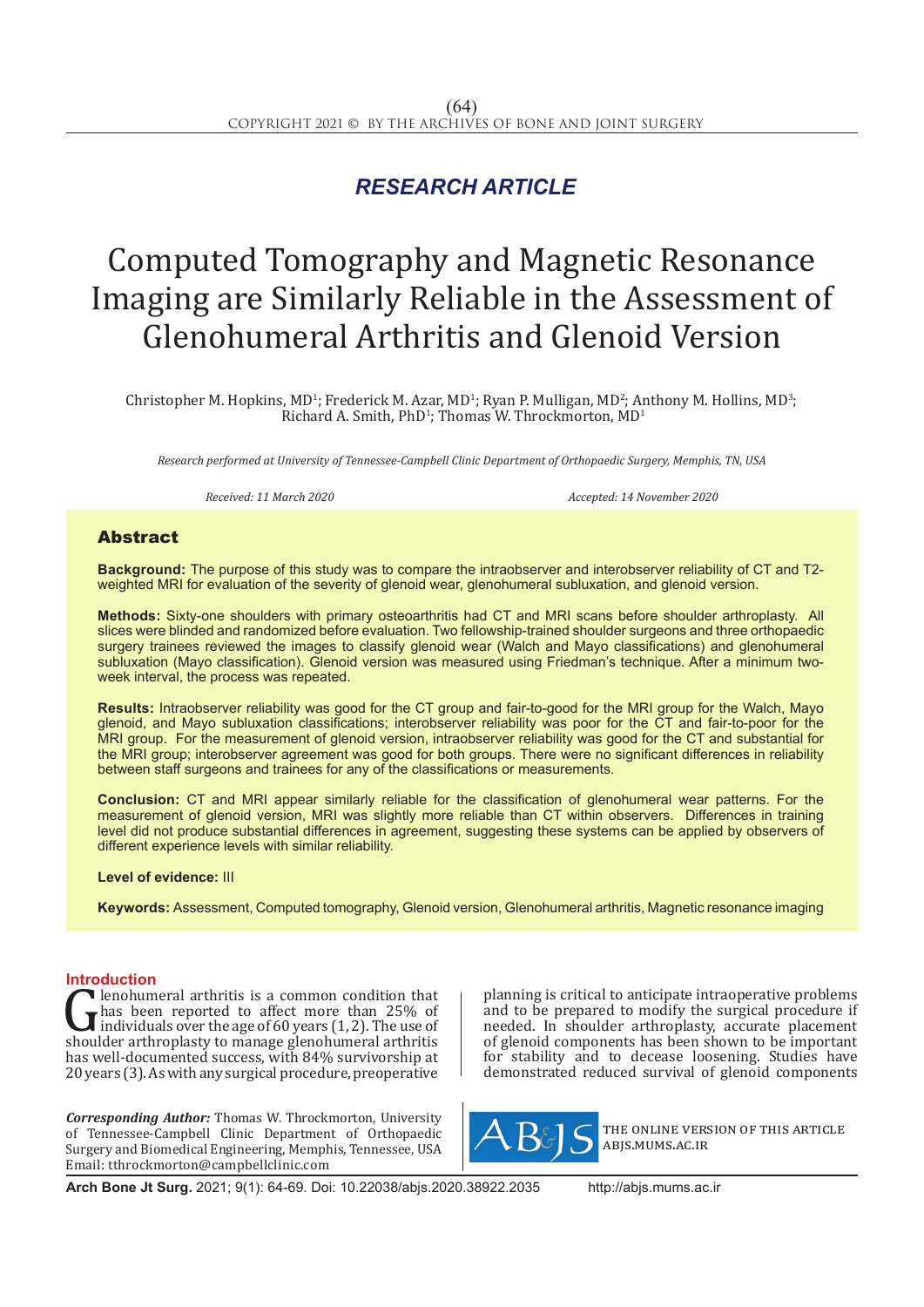THE ARCHIVES OF BONE AND JOINT SURGERY. ABJS.MUMS.AC.IR CT OR MRI ASSESSMENT OF GLENOHUMERAL ARTHRITIS VOLUME 9. NUMBER 1. JANUARY 2021

| Table 1. Mayo classification for glenohumeral subluxation and glenoid erosion |      |                     |                                                   |                            |
|-------------------------------------------------------------------------------|------|---------------------|---------------------------------------------------|----------------------------|
|                                                                               | None | Mild                | Moderate                                          | <b>Severe</b>              |
| <b>Glenohumeral subluxation</b>                                               |      | $25\%$              | 25-50%                                            | $> 50\%$                   |
| <b>Glenoid erosion</b>                                                        |      | To subchondral bone | Medialization of glenoid, hemispheric deformation | Bone loss to coracoid base |

when the glenoid component is malpositioned (4-6). The importance of accurately assessing glenoid wear and version was further emphasized in a cadaver study by Gillespie *et al*., who demonstrated that eccentric reaming to correct 15-degrees of glenoid retroversion resulted in the inability to place the glenoid component because of inadequate bone stock in four of the eight specimens tested (7). Correction of 20-degree deformities resulted in deficient bone stock in six of eight specimens.

Currently, the Walch classification is the most widely used to describe glenoid deformity. Although Walch reported substantial interobserver and intraobserver agreement in the original description of the classification, others have reported less reliable agreement, with only fair agreement (3, 8, 9). Sperling *et al*. proposed a different classification system (Mayo classification) to characterize glenohumeral subluxation and glenoid erosion [Table 1] (3). This has been found to have agreement similar to the Walch classification system in the assessment of glenohumeral arthritis (10).

Preoperative assessment of glenoid deformity has been done by axillary radiography (AXR), computed tomography (CT) and magnetic resonance imaging (MRI) (11-14). AXR, though the least expensive and easiest to obtain, has demonstrated poor intraobserver and interobserver reproducibility and has been shown to overestimate the degree of glenoid retroversion (13). CT scan allows excellent assessment of bony anatomy and has been shown to have moderate interobserver reliability and substantial intraobserver reliability in classifying glenohumeral arthritis (11). While many surgeons prefer CT as a preoperative planning tool because of the presumed advantage of better illustration of bony detail, it has been shown to compare favorably to MRI in demonstrating osseous detail and has the added benefit of imaging the soft-tissues structure, in particular the rotator cuff, that may influence the surgical technique (13, 15-17). It is unknown, however, how CT compares to MRI in classifying glenohumeral arthritis and glenoid version. The purpose of this study was to compare intraobserver and interobserver agreement for the assessment of glenoid wear (Walch and Mayo classifications), glenohumeral subluxation (Mayo), and measurements of glenoid version using CT and MRI.

### **Materials and Methods**

After institutional review board approval, a retrospective review of electronic medical records at our institution identified 61 consecutive patients (61 shoulders) with primary glenohumeral osteoarthritis who had CT and MRI scanning as part of the pre-operative evaluation before shoulder arthroplasty between 2011-2014. Patients with incomplete imaging (no MRI and/or CT), revision arthroplasty, and a diagnosis other than primary shoulder osteoarthritis (e.g. inflammatory arthritis, posttraumatic arthritis) were excluded. All patients had CT and MRI scans as part of their preoperative evaluation. Of note, MRI was not part of the standard preoperative workup for all patients undergoing shoulder arthroplasty at our institution during the study period. Rather, CT was the routine diagnostic test of choice to assess glenoid deformity, and MRI typically was obtained by a referring physician or if there was suspicion of rotator cuff dysfunction.

A 64-detector CT scanner (Lightspeed VCT, GE, Fairfield, CT) was used for CT imaging. Axial cuts with 2.5-mm thickness were obtained. Patients were positioned supine with the arm at the side. MRI scans of the shoulder were obtained with a Siemens 3-Tesla MR scanner (Siemans AG, Erlangen, Germany) with the patient's hand at his or her side in neutral position. Axial slice thickness was 3 mm with a 16 cm field of view.

Demographic data, including age, sex, affected side, operative side, and body mass index (BMI) were recorded. CT and MRI images were then reviewed and single best-representative axial slices at the center of the glenoid (defined as 1 cm inferior to the tip of the coracoid process) were captured and saved into separate PowerPoint files for assessment of glenoid deformity (Walch and Mayo) and glenohumeral subluxation (Mayo). The same images were then uploaded to our radiographic archiving and communication system (PACS) to use the angle measurement function to assess glenoid version.

Glenoid version was measured using the method described by Friedman et al (18). The anterior and posterior edges of the glenoid were marked with one line and then the transverse axis of the scapula was marked with a line drawn from the center of the glenoid down the medial border of the scapular spine. A line was then drawn perpendicular to this to define neutral version [Figure 1]. If the posterior margin of the glenoid was medial to the line of neutral version and the line connecting the anterior and posterior margins of the glenoid, this was considered retroversion and was recorded as a negative number. Anteversion was recorded as a positive value.

Glenoid morphology was classified according the Walch method (19). This classification system classifies glenoids into five groups: A1,A2, B1, B2, and C. Type A1 glenoids are defined as those with minor central wear and type A2 has more severe central wear. B1 has mild posterior glenoid erosion with posterior subluxation. B2 glenoids have erosion of the posterior glenoid creating a biconcave appearance. Type C glenoids are dysplastic with retroversion exceeding 25 degrees [Figure 2].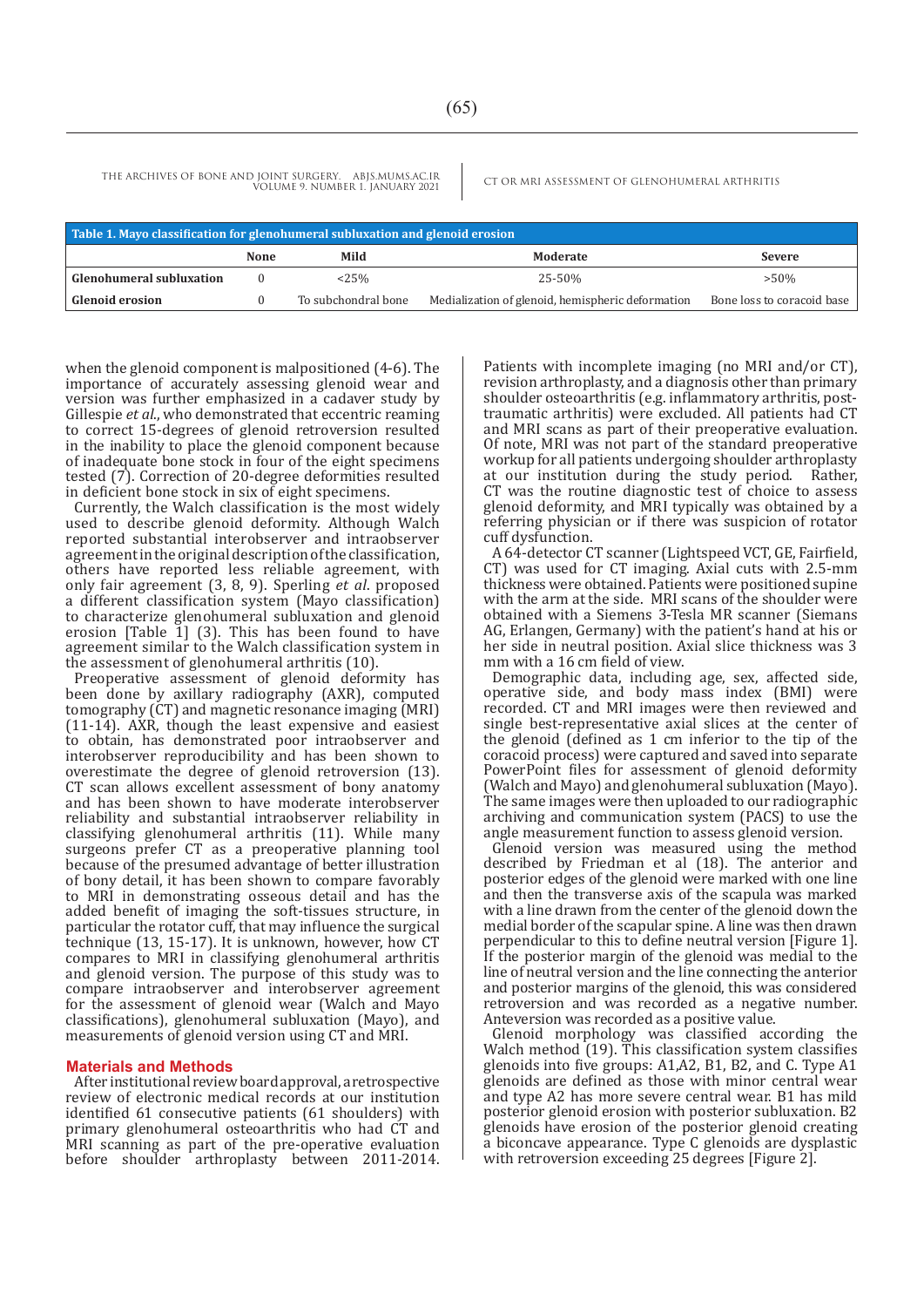

**Figure 1. Measurement of glenoid version (18).**

Glenoid erosion and subluxation were also assessed using the Mayo classification [Table 1] (3). All images were assessed by two staff physicians with fellowship training in shoulder surgery and two orthopaedic trainees. All images were then reassessed again at two weeks to determine intraobserver agreement. Study participants were blinded to patient identity to avoid bias.

Statistical analysis was performed SPSS version 22 (Armonk, NY: IBM Corp) for Mac. Intraobserver reliability for the Walch, Mayo glenoid, and Mayo subluxation classifications were determined using Spearman's correlation coefficient while interobserver agreement was determined using Congers kappa. Reliability of glenoid version measurements was determined using the Pearson correlation coefficient for both interobserver agreement and intraobserver reliability. Kappa values greater than 0.8 were considered to indicate substantial agreement, values between 0.6-0.8 good agreement, values between 0.4-0.6 fair agreement and values less than 0.4 were considered to indicate poor agreement.

#### **Results**

Overall average intraobserver reliability for the CT group was 0.71, 0.73, and 0.64 for the Walch, Mayo glenoid, and Mayo subluxation classifications, respectively, indicating good agreement. Intraobserver reliability for the MRI group was 0.71, 0.52, and 0.62 for the Walch, Mayo glenoid, and Mayo subluxation classifications, respectively, indicating fair-to-good agreement [Table 2]. There were no consistent differences in intraobserver agreement for any of the classification systems.

| Table 2. Intraobserver reliability for Walch, Mayo (erosion),<br><b>Mayo (subluxation) using Spearman's correlation coefficient</b> |     |            |
|-------------------------------------------------------------------------------------------------------------------------------------|-----|------------|
|                                                                                                                                     | CT. | <b>MRI</b> |
| Walch                                                                                                                               |     |            |
| Staff 1                                                                                                                             | .86 | .86        |

THE ARCHIVES OF BONE AND JOINT SURGERY. ABJS.MUMS.AC.IR CT OR MRI ASSESSMENT OF GLENOHUMERAL ARTHRITIS



**Figure 2. Walch classification of glenoid morphology, based on wear patterns and version. A, Type A1, centered humeral head with minor glenoid erosion. B, Type A2, centered humeral head with major glenoid erosion. C, Type B1, posterior subluxation with no erosion. D, Type B2, posterior erosion with a biconcave glenoid. E, Type C, severe retroversion. (Reproduced with permission from Sears BW, Johnston PS, Ramsey ML, Williams GR. Glenoid bone loss in primary total shoulder arthroplasty: evaluation and management. J Am Acad Orthop Surg 2012; 20:602-613.).**

| <b>Table 2. Continued</b> |     |     |
|---------------------------|-----|-----|
| Staff <sub>2</sub>        | .54 | .39 |
| Trainee 1                 | .68 | .68 |
| Trainee 2                 | .60 | .75 |
| Trainee 3                 | .85 | .68 |
| Overall Avg               | .71 | .71 |
| Avg staff                 | .57 | .62 |
| Avg trainee               | .71 | .67 |
| Mayo (erosion)            |     |     |
| Staff <sub>1</sub>        | .92 | .59 |
| Staff <sub>2</sub>        | .70 | .73 |
| Trainee 1                 | .74 | .67 |
| Trainee 2                 | .70 | .35 |
| Trainee 3                 | .58 | .24 |
| Overall Avg               | .73 | .51 |
| Avg staff                 | .81 | .66 |
| Avg trainee               | .67 | .42 |
| Mayo (subluxation)        |     |     |
| Staff <sub>1</sub>        | .74 | .85 |
| Staff <sub>2</sub>        | .43 | .70 |
| Trainee 1                 | .70 | .74 |
| Trainee 2                 | .59 | .69 |
| Trainee 3                 | .75 | .58 |
| Overall Avg               | .64 | .73 |
| Avg staff                 | .59 | .81 |
| Avg trainee               | .68 | .67 |

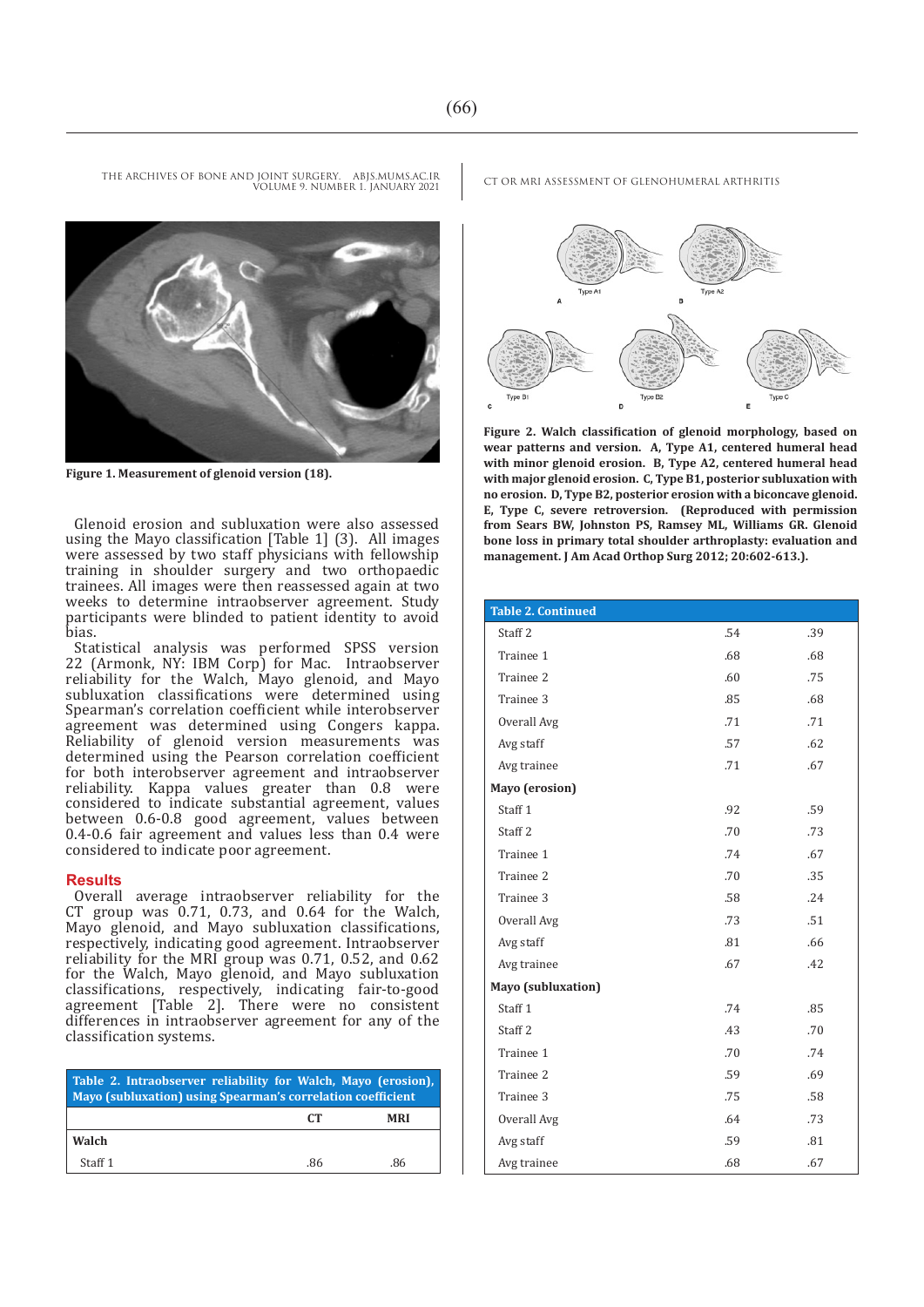THE ARCHIVES OF BONE AND JOINT SURGERY. ABJS.MUMS.AC.IR CT OR MRI ASSESSMENT OF GLENOHUMERAL ARTHRITIS VOLUME 9. NUMBER 1. JANUARY 2021

| Table 3. Interobserver agreement for CT and MRI assessment of<br>glenoid deformity using Conger's kappa |                            |                      |         |
|---------------------------------------------------------------------------------------------------------|----------------------------|----------------------|---------|
| CT.                                                                                                     |                            |                      |         |
|                                                                                                         | <b>First</b><br>assessment | Second<br>assessment | Average |
| Walch                                                                                                   | .28                        | .30                  | .29     |
| Mayo (erosion)                                                                                          | .33                        | .38                  | .35     |
| <b>Mayo</b> (subluxation)                                                                               | .37                        | .29                  | .33     |

| <b>MRI</b>                |                            |                      |         |
|---------------------------|----------------------------|----------------------|---------|
|                           | <b>First</b><br>assessment | Second<br>assessment | Average |
| Walch                     | .27                        | .41                  | .34     |
| Mayo (erosion)            | .19                        | .35                  | .27     |
| <b>Mayo</b> (subluxation) | .37                        | .43                  | .40     |

**Table 5. Interobserver agreement for CT and MRI measurement of glenoid version using Pearson's correlation coefficient**

|                    | <b>CT</b>               |                          |
|--------------------|-------------------------|--------------------------|
|                    | <b>First assessment</b> | <b>Second assessment</b> |
| Avg staff          | .62                     | .72                      |
| Avg trainee        | .77                     | .72                      |
| Avg                | .76                     | .73                      |
| <b>Overall Avg</b> | .75                     |                          |
|                    | <b>MRI</b>              |                          |
|                    | <b>First assessment</b> | <b>Second assessment</b> |
| Avg staff          | .84                     | .82                      |
| Avg trainee        | .79                     | .71                      |
| Avg                | .82                     | .77                      |
| <b>Overall Avg</b> |                         | .79                      |

Interobserver reliability for the CT group was 0.29, 0.35, and 0.33 for the Walch, Mayo glenoid and Mayo subluxation classifications, respectively, indicating poor agreement. Interobserver reliability for the MRI group was 0.34, 0.27, and 0.40 for the Walch, Mayo glenoid, and Mayo subluxation classifications, respectively, indicating poor-to-fair agreement [Table 3].

For the measurement of glenoid version, average intraobserver reliability was  $0.79$  for the CT group and 0.90 for the MRI group, indicating good agreement in the CT group and substantial agreement in the MRI group [Table 4]. Overall interobserver agreement was 0.75 for the CT group and 0.79 for the MRI group, indicating good agreement [Table 5]. There were no consistent differences in intraobserver and interobserver agreement for measurement of glenoid version between staff

| Table 4. Intraobserver reliability of glenoid version<br>measurement using Pearson correlation coefficient |     |            |  |
|------------------------------------------------------------------------------------------------------------|-----|------------|--|
|                                                                                                            | CT  | <b>MRI</b> |  |
| Staff <sub>1</sub>                                                                                         | .89 | .82        |  |
| Staff <sub>2</sub>                                                                                         | .80 | .88        |  |
| <b>Trainee 1</b>                                                                                           | .67 | .99        |  |
| <b>Trainee 2</b>                                                                                           | .75 | .86        |  |
| Trainee 3                                                                                                  | .82 | .96        |  |
| <b>Overall Avg</b>                                                                                         | .79 | .9         |  |
| Avg staff                                                                                                  | .85 | .85        |  |
| Avg trainee                                                                                                | .75 | .93        |  |

physicians and trainees.

### **Discussion**

To our knowledge, this is the first study to directly compare the intraobserver and interobserver agreement of CT and MRI in the assessment of glenoid erosion, glenohumeral subluxation, and measurement of glenoid version. Our results indicate that MRI is comparable to CT in assessing these variables. For example, CT had better intraobserver agreement for the Mayo glenoid classification but was similar to MRI for the Walch and Mayo subluxation schemes. MRI had slightly superior interobserver reliability for assessing glenohumeral subluxation, but was similar to CT for both the Walch and Mayo glenoid classifications. In the measurement of glenoid version, MRI showed an advantage over CT, demonstrating better intraobserver agreement and similar interobserver reliability. These findings indicate that both MRI and CT can be reliably used to assess glenoid morphology and glenohumeral subluxation by individual surgeons for pre-operative planning before shoulder arthroplasty. The overall fairto-poor interobserver agreement shown in this study suggests that assessments compared between surgeons are less reliable using either of these pre-operative planning tools.

Other authors have compared different imaging modalities in the assessment of glenoid morphology. Nyfeller *et al*. compared CT and AXR in the assessment of glenoid version in 50 patients (25 with anterior instability and 25 with total shoulder arthroplasty) and found CT to provide excellent agreement and cautioned against using AXR in the assessment of glenoid version (12). Raymond *et al*. compared the reliability AXR to MRI in measuring glenoid version in 48 shoulders with primary osteoarthritis and found MRI to be more reproducible with intraobserver and interobserver reliability coefficients of .96 and .90, respectively (13). However, to date, no study has specifically compared MRI to CT in these assessments.

MRI scanning is commonly used to assess rotator cuff pathology before arthroplasty because these findings can change the operative plan. Edwards *et al*. looked at the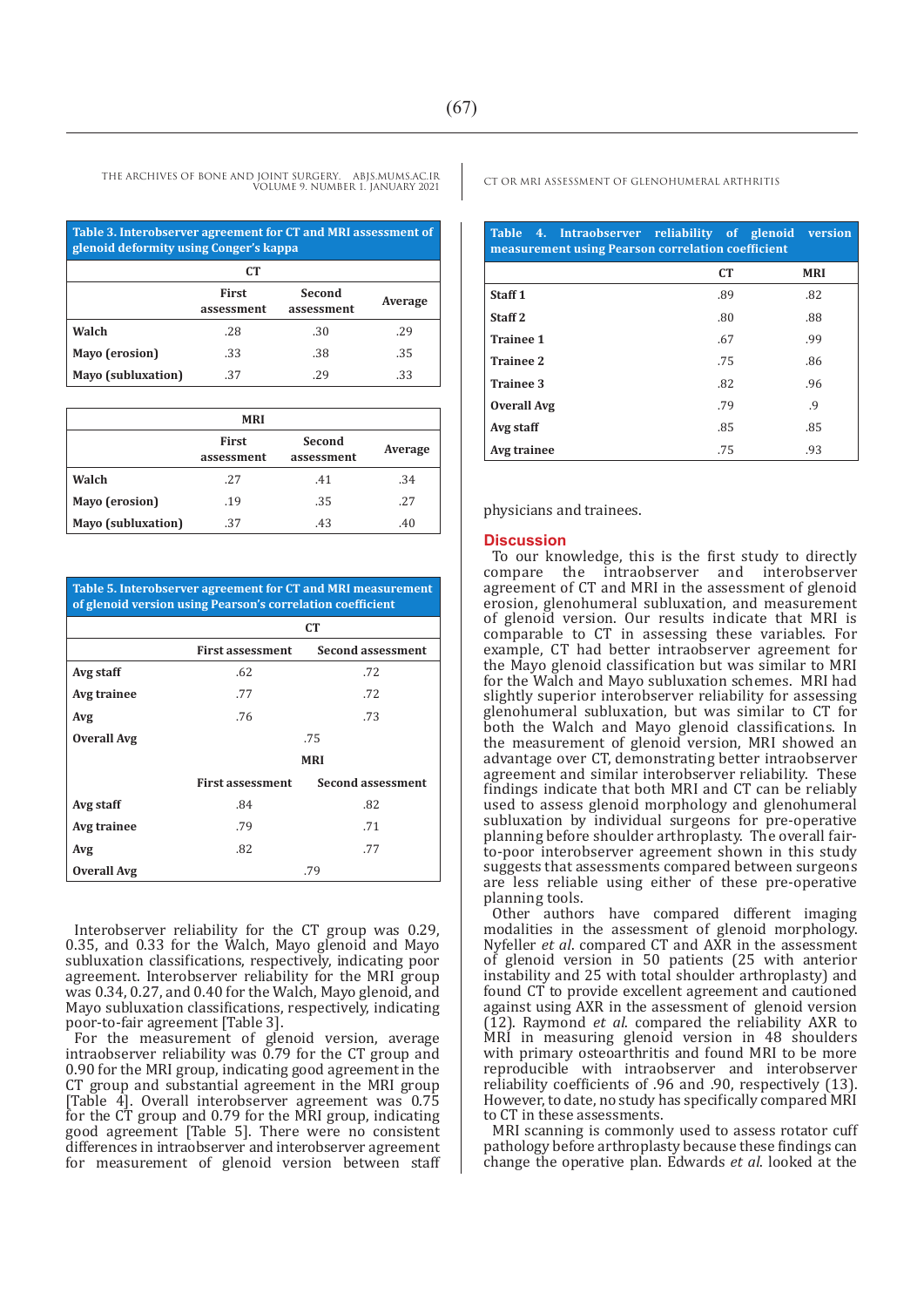THE ARCHIVES OF BONE AND JOINT SURGERY. ABJS.MUMS.AC.IR CT OR MRI ASSESSMENT OF GLENOHUMERAL ARTHRITIS VOLUME 9. NUMBER 1. JANUARY 2021

effect of rotator cuff disease on the outcomes following TSA for osteoarthritis and found that fatty degeneration of the infraspinatus or subscapularis musculature adversely affected outcome scores (20). Further, MRI avoids the radiation exposure of CT scanning. Biswas *et al*. found an effective dose of 2.06 mSv during shoulder CT scanning (9), which was comparable to the effective dose received during a routine head CT scan (21). The authors also reported a 2-times increase in lifetime cancer risk at this exposure level.

There has been debate regarding the reproducibility of the Walch classification, with the original report demonstrating solid intra- and interobserver reliability with kappa indexes ranging from 0.65 to 0.70 (19). However, Scalise *et al*. reported interobserver agreement of 0.37 and intraobserver reliability of 0.34 using four raters with this system (22). While the inter-rater reliability in this study is consistent with ours, we found the Walch system to have good agreement within observers for both CT and MRI.

The use of three-dimensional CT has demonstrated promise in the literature, but wide-spread use is lacking because of cost and technology barriers (8, 23-25). Hoenecke *et al*. reported intraobserver and interobserver correlation coefficients of .91 to .99 and .95 to .99, respectively, when using three-dimensional CT to assess characteristics of glenoid morphology (8); however, this study did not directly assess the reliability of glenohumeral arthritis classification schemes.

The level of training did not influence the reliability data in this study. Specifically, though there were differences seen between staff physicians and trainees in individual data sets, there were no consistent trends indicating that one group was more reliable than the other. This finding is consistent with that of Scalise *et al*., who also failed to

demonstrate a correlation between training level and intra-rater agreement (22).

A potential explanation for our lower agreement could be the process we used to present images to raters. We included a single axial cut for both the CT and MRI groups. Presumably, agreement would be better if the rater had access to the entire MRI or CT scan. Additionally, Bokor *et al*. examined scapular rotation and its effect on glenoid version and found rotation to have a significant effect on measured glenoid version (26). Our study could have been enhanced with a standard positioning protocol used on all imaging studies.

We conclude that MRI and CT are similarly reliable in the assessment of glenoid erosion, glenohumeral subluxation, and glenoid version, making both suitable for surgical planning before shoulder arthroplasty. Additionally, both studies can be reliably applied by observers of differing experience levels.

Christopher M. Hopkins MD1 Frederick M. Azar MD1 Ryan P. Mulligan MD<sup>2</sup> Anthony M. Hollins MD<sup>3</sup> Richard A. Smith PhD1 Thomas W. Throckmorton MD<sup>1</sup> 1 University of Tennessee-Campbell Clinic Department of Orthopaedic Surgery and Biomedical Engineering, Memphis, Tennessee, USA 2 Duke University Medical School, Department of Orthopaedic Surgery, Durham, North Carolina, USA 3 Memphis Shoulder and Orthopaedic Surgery, Memphis, Tennessee, USA

#### **References**

- 1. Lo IK, Griffin S, Kirkley A.The development of a disease-specific quality of life measurement tool for osteoarthritis of the shoulder: The Western Ontario Osteoarthritis of the Shoulder (WOOS) index. Osteoarthritis Cartilage 2001; 9(8):771-778.
- 2. Petersson CJ. Degeneration of the gleno-humeral joint. An anatomical study. Acta Orthop Scand 1983; 54(3):277-283.
- 3. Sperling JW, Cofield RH, Schleck CD, Harmsen WS. Total shoulder arthroplasty versus hemiarthroplasty for rheumatoid arthritis of the shoulder: results of 303 consecutive cases. J Shoulder Elbow Surg 2007; 16(6):683-690.
- 4. Farron A, Terrier A, Buchler P. Risks of loosening of a prosthetic glenoid implanted in retroversion. J Shoulder Elbow Surg 2006; 15(4):521-526.
- 5. Iannotti JP, Spencer EE, Winter U, Deffenbaugh D, Williams G. Prosthetic positioning in total shoulder arthroplasty. J Shoulder Elbow Surg 2005; 14(1 Suppl

S):111S-21S.

- 6. Lazarus MD, Jensen KL, Southworth C, Matsen FA 3rd. The radiographic evaluation of keeled and pegged glenoid component insertion. J Bone Joint Surg Am 2002; 84-A (7):1174-1182.
- 7. Gillespie R1, Lyons R, Lazarus M. Eccentric reaming in total shoulder arthroplasty: a cadaveric study. Orthopedics 2009; 32(1):21.
- 8. Hoenecke HR Jr, Hermida JC, Flores-Hernandez C, D'Lima DD. Accuracy of CT-based measurements of glenoid version for total shoulder arthroplasty. J Shoulder Elbow Surg 2010; 19(2):166-171.
- 9. Biswas D, Bible JE, Bohan M, Simpson AK, Whang PG, Grauer JN. Radiation exposure from musculoskeletal computerized tomographic scans. J Bone Joint Surg Am 2009; 91(8):1882-1889.
- 10.Throckmorton TW, Zarkadas PC, Sperling JW, Cofield RH. Pegged versus keeled glenoid components in total shoulder arthroplasty. J Shoulder Elbow Surg 2010;